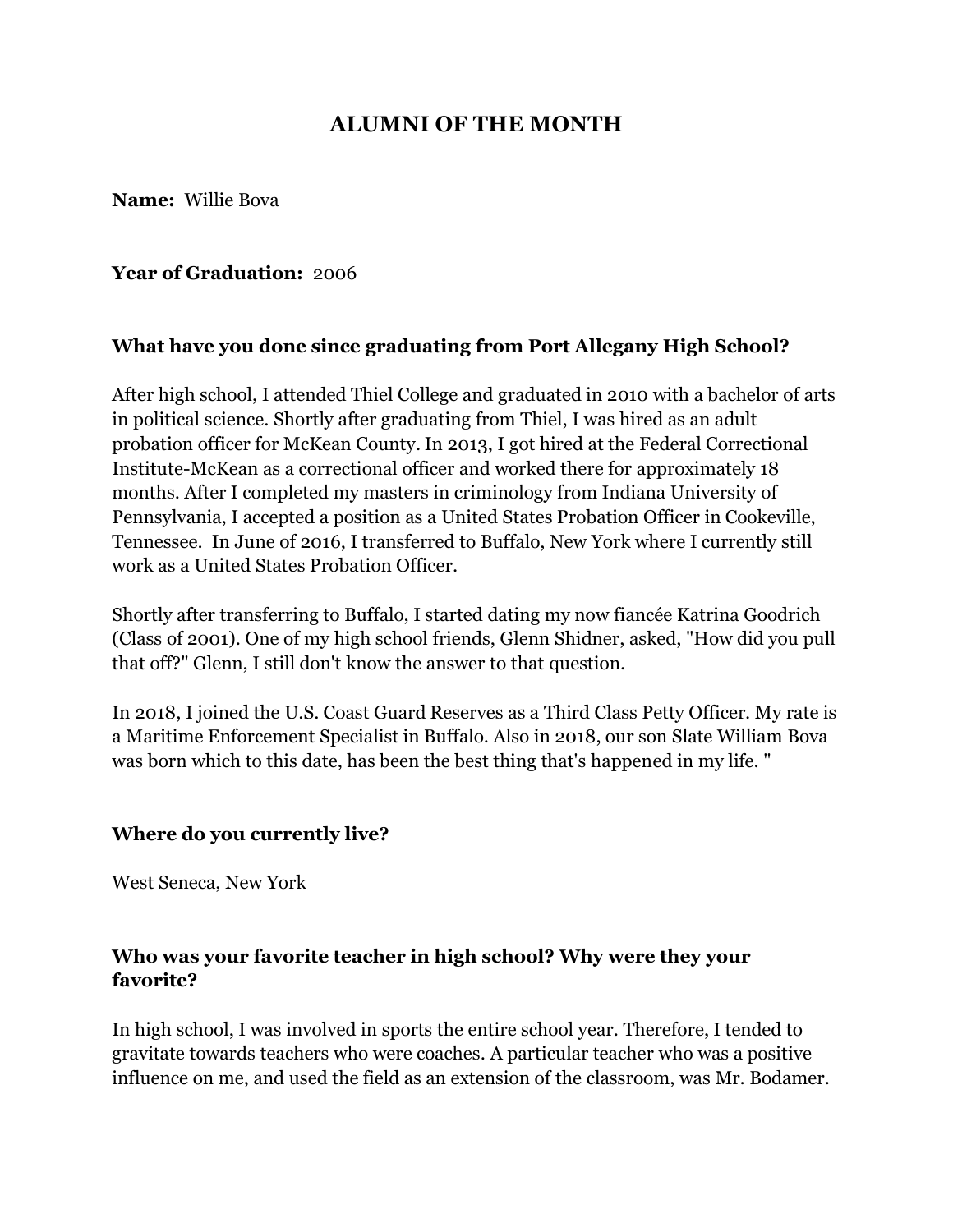I appreciated the rapport we established as his lessons continue to influence my daily life.

## **What is your fondest memory of Port Allegany High School?**

The cliche answer; there are too many to choose from. Participating in sports built friendships that will last a lifetime. Witnessing Brian Mickle and Jake Rohrer camp out by the weight room doors at 5:30 a.m. after being late to morning lifts was a classic.



William B. Bova

lli Borra

"What you can be is more important than what you have been."